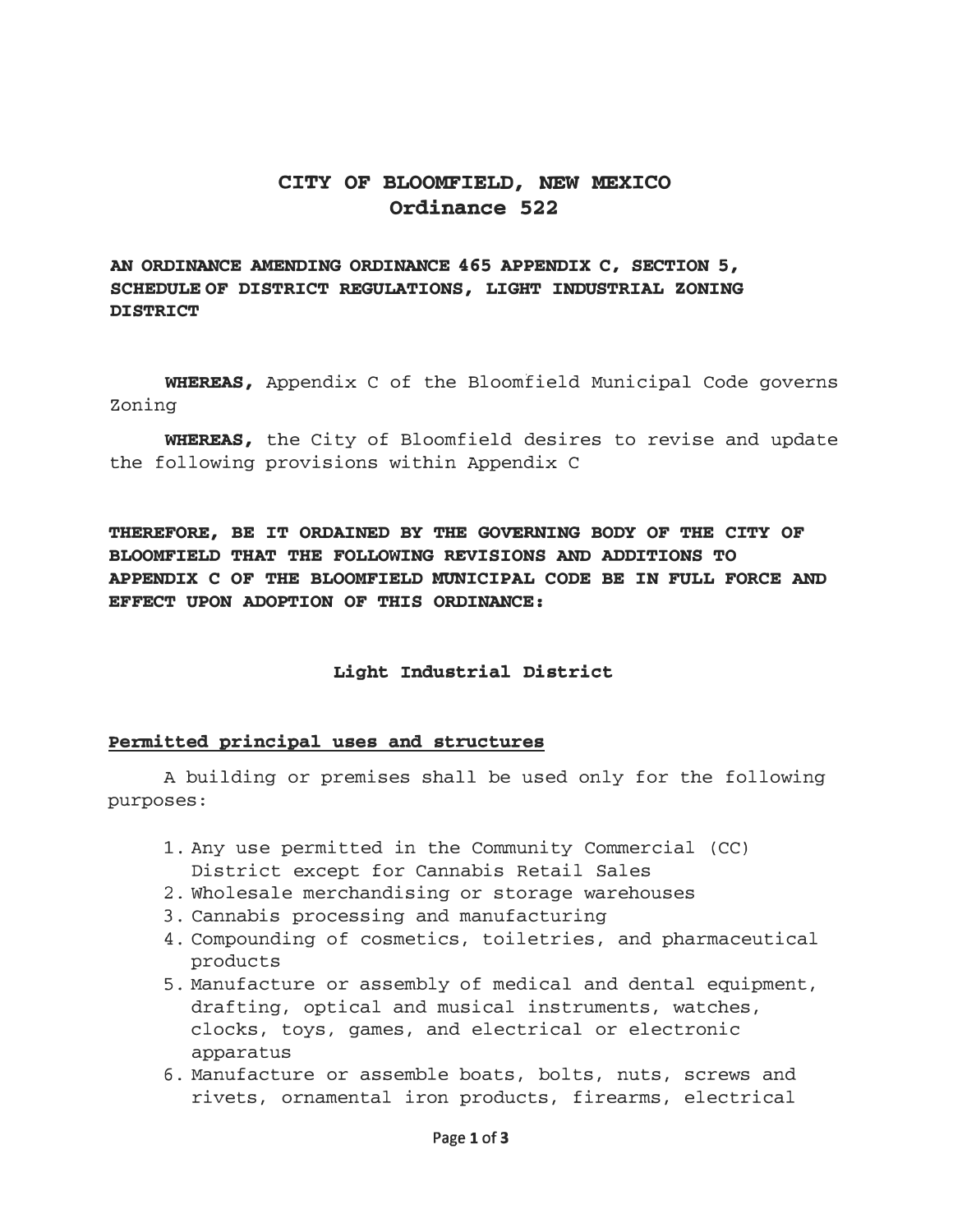appliances, tools, dies, machinery and hardware products, sheet metal products, ornamental art, and vitreous enameled metal products

- $\overset{.}{7}$ . Manufacture or storage of food products, including candy manufacture, dairy products and ice cream, fruit and vegetable processing and canning, packaging, and processing of meat and poultry products, however no distilling of beverages or slaughtering of poultry or animals
- 8. Manufacture of rugs, mattresses, pillows, quilts, millinery, clothing, hosiery, fabrics, and printing finishing of textiles and fibers into fabric goods
- 9. Manufacture of boxes, crates, furniture, baskets, veneer, and other wood products of a similar nature
- 10. Accessory buildings and uses including accessory signs and advertising structures related to the activity on these premises
- 11. Railroad siding
- 12. Storage and warehousing of fuels and materials and contractors' yards, except the storage of wrecked and dismantled vehicles, junk, explosives, or inflammable gases or liquids in bulk quantities
- 13. Truck transfer terminal or freight house
- 14. Lumber yards and millwork plants
- 15. Well drilling services
- 16. Liquid Natural Gas filing stations where above ground bulk storage of liquid natural gas does not exceed 20, 000 gallons in aggregate. Liquid natural gas shall be defined as containing 98. 5 percent methane with less than 1. 5 percent heavy carbon fuels. All such installations shall be in accordance with the most current edition of the uniform Fire Code

## Prohibited uses and structures:

- 1. All above ground storage of flammable and/or combustible liquids except as provided herein or by the latest edition of the International Fire Code
- 2. Residential uses except for a single story manufactured home for a watchman or caretaker
- 3. Structures used for normal human occupancy, greater than 35 feet in height

## Minimwn yard Requirements: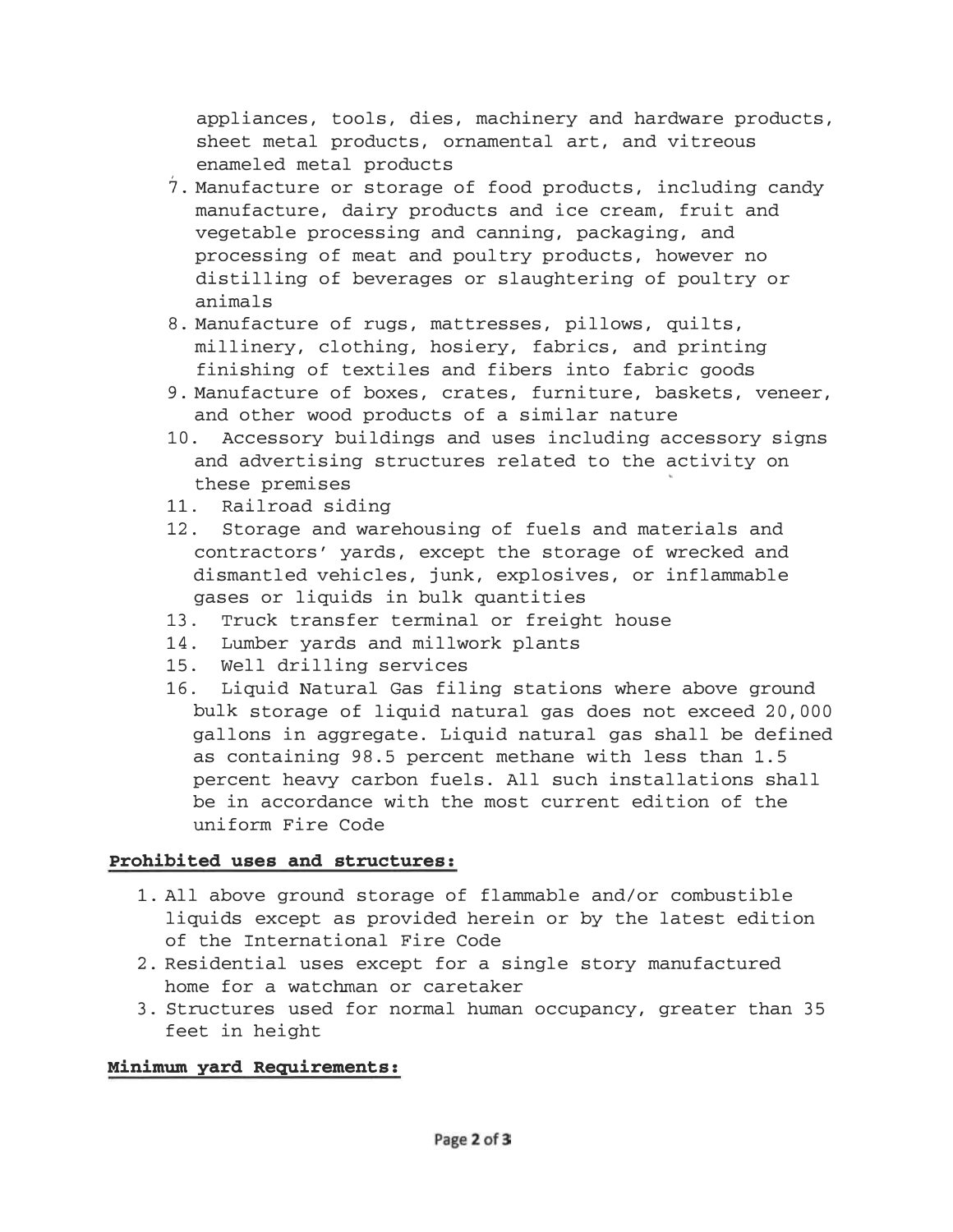1. Where a tract of land in this district abuts a parcel of land in any residential, agricultural, neighborhood commercial zoning districts, a privacy fence or wall with a minimum height of eight (8) feet shall be installed

## Maximum height of Structures and area regulations:

1. The storage or display shall be setback from the street and or public right-of-way so not to obstruct vehicle traffic and to allow visibility as may be determined by city staff, to be necessary for visibility at intersection and/or driveway entrances

Except for the changes set forth above, the provisions of Appendix C of the Bloomfield Municipal Code are hereby ratified and confirmed.

Passed, Adopted and Signed this 10th day of January 2022.



State of New Mexico } Cynthia Atencio, MAYOR

ATTEST:

bergin

Crystal L Martinez Hornberger, CITY CLERK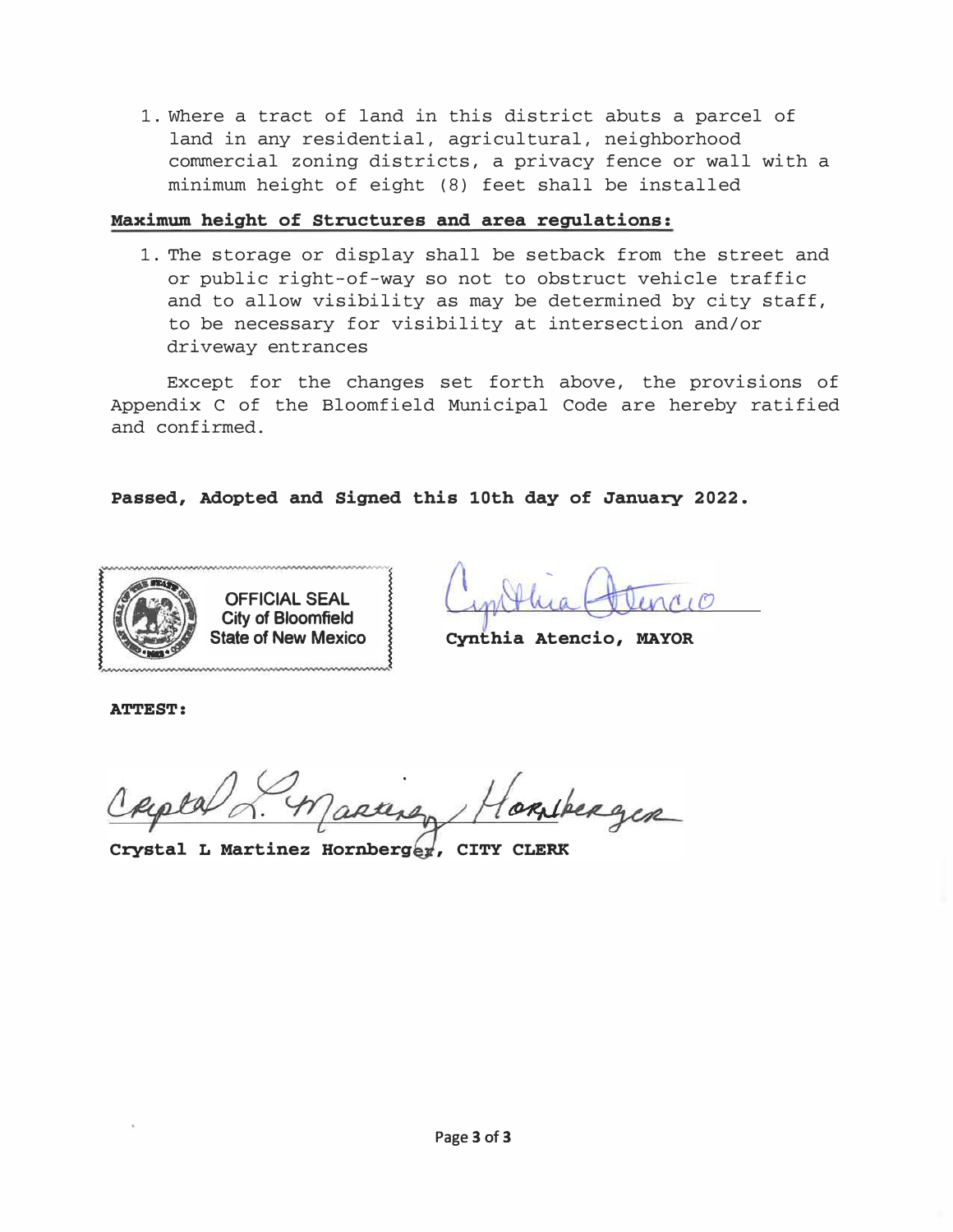Affidavit of Publication Ad # 0005062182 This is not an invoice

### CITY OF BLOOMFIELD 915 N 1 ST ST

#### BLOOMFIELD, NM 87413

Legal Notic<sup>e</sup> CITY OF BLOOMFIELD, NEW MEXICO Notice of Intent to Adopt Ordinance 522 Notice is hereby given of the title and of a general summary of the subject matter contained in Ordinance No. 522, ap-

proved for posting and duly with the intent to adopt by the City Council of the City of Bloomfield, New Mexico, on January 10, 2022. A complete copy of the ordinance is available for public inspection at the office of the City Clerk, 915 N First Street, Bloomfield, New Mexico B7413

AN ORDINANCE AMENDING ORDINANCE 465 APPENDIX C,<br>SECTION 5, SCHEDULE OF DISTRICT REGULATIONS, LIGHT<br>INDUSTRIAL ZONING DISTRICT

WHER EAS, Appendix C of the Bloomfield Municipal Code governs Zoning

A general summary of the subject matter of the Ordinance<br>is contained in its title. This notice constitutes compliance<br>with Section 3-17-5, NMSA 1978.A complete copy of Ordi-<br>nance is available for inspection at the office email her at cmartinez@bloomfieldnm.gov .

I hereby certify that the above public notice was posted at the following locations on Thursday December 23, 2021.<br>Kare Drug Farmers Market Roadside Restaurant Citizens Bank Bank of Southwest Bloomfield Public Library In witness whereof I set my hand and seal for the City of Bloomfield this 23rd day of December 2021.

Crystal L Martinez Hornberger, City Clerk #5062182, Daily Times, Dec. 28, 2021

I, being duly sworn say: Farmington Daily Times, a daily newspaper of general circulation published in English at Farmington, said county and state, and that the hereto attached Legal Notice was published in a regular and entire issue of the said DAILY TIMES, a daily newsaper duly qualified for the purpose within the State of New Mexico for publication and appeared in the internet at The Daily Times web site on the following days(s):

#### 12/28/2021

Legal Clerk

Subscribed and sworn before me this December 28, 2021:

State of WI, County of Brown NOTARY PUBLIC

My commission expires

KATHLEEN ALLEN Notary Public State of Wisconsin

Ad# 0005062182 PO#: Ord 522  $#$  of Affidavits 1

This is not an invoice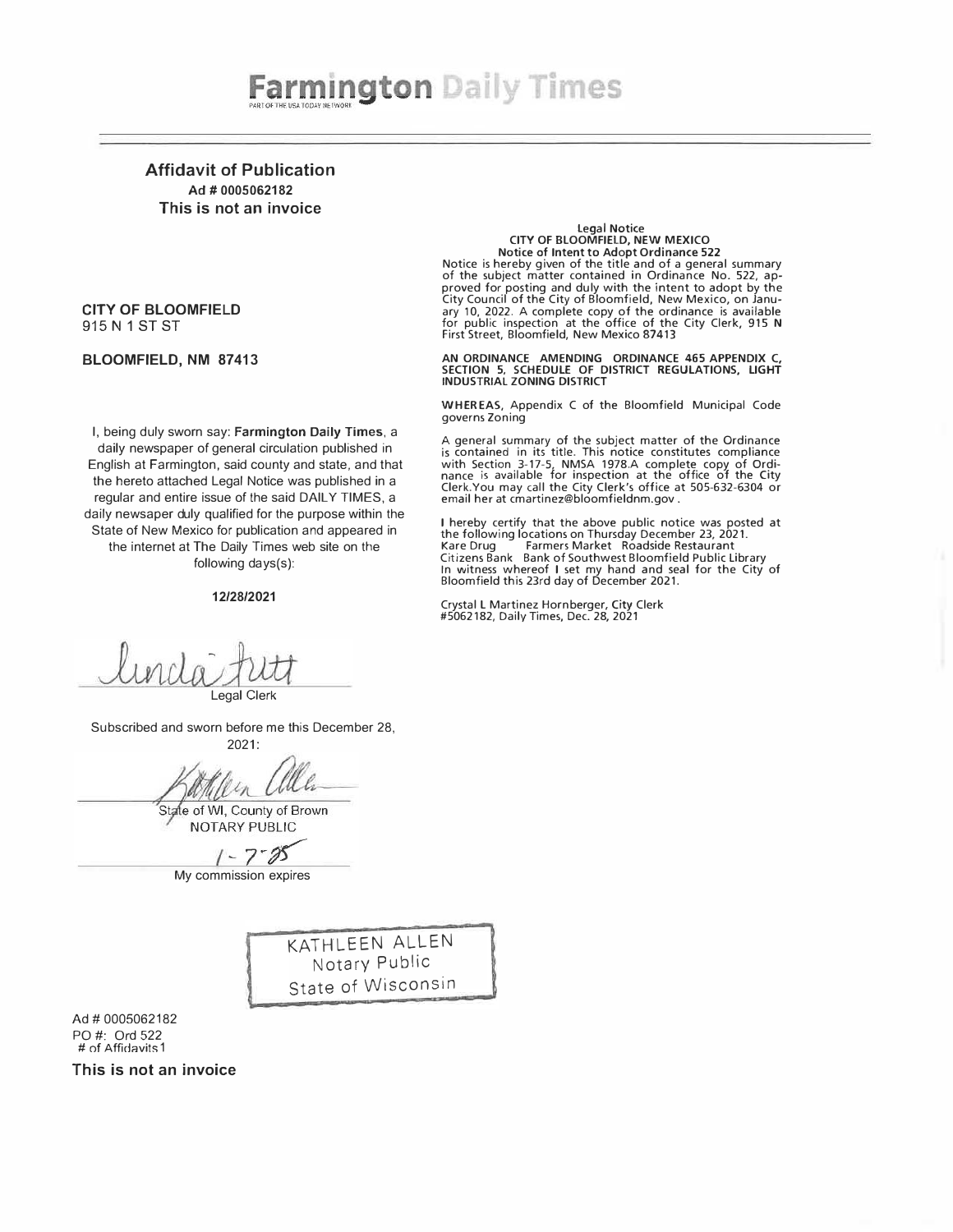# CITY OF BLOOMFIELD, NEW MEXICO Notice of Intent to Adopt Ordinance 522

Notice is hereby given of the title and of a general summary of the subject matter contained in Ordinance No. 522, approved for posting and duly with the intent to adopt by the City Council of the City of Bloomfield, New Mexico, on January 10, 2022. <sup>A</sup> complete copy of the ordinance is available for public inspection at the office of the City Clerk, 915 N First Street, Bloomfield, New Mexico 87413

# AN ORDINANCE AMENDING ORDINANCE 465 APPENDIX C, SECTION 5, SCHEUDLE OF DISTRICT REGULATIONS, LIGHT INDUSTRIAL ZONING DISTRICT

WHEREAS, Appendix c of the Bloomfield Municipal Code governs Zoning

<sup>A</sup>general summary of the subject matter of the Ordinance is contained in its title. This notice constitutes compliance with Section 3-17-5, NMSA 1978.A complete copy of Ordinance is available for inspection at the office of the City Clerk. You may call the City Clerk's office at 505-632-6304 or email her at cmartinez@bloomfieldnm.gov .

:I hereby certify that the above public notice was posted at the following locations on Thursday December 23, 2021.

Kare Drug Farmers Market Roadside Restaurant

Citizens Bank Bank of Southwest Bloomfield Public Library

In witness whereof I set my hand and seal for the City of Bloomfield this 23rd day of December 2021.

 $\overline{ }$ 8. Maarney Hoenberge

Crystal L Martinez Hornberger, City Clerk



OFFICIAL SEAL City of Bloomfield **State of New Mexico** 

..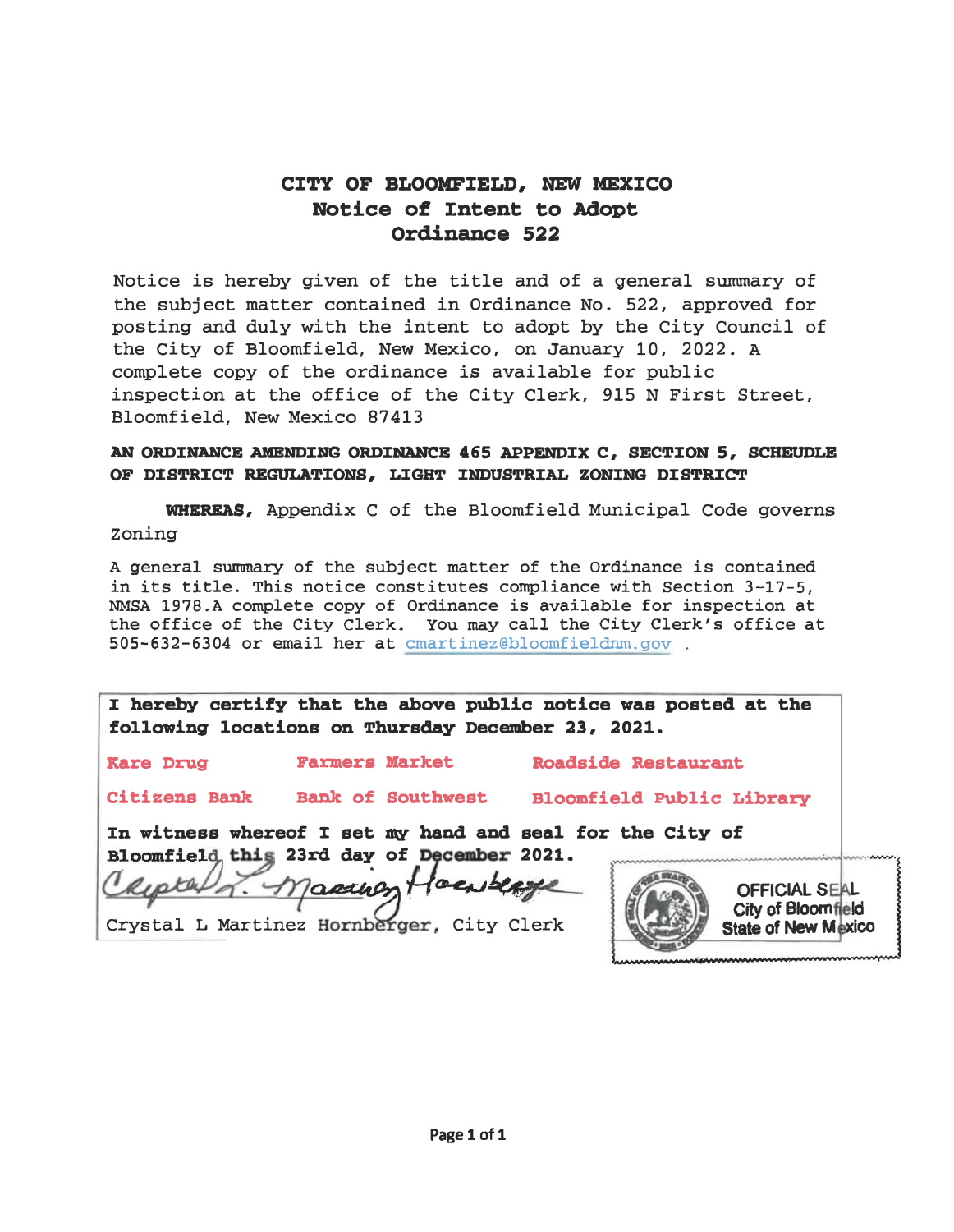# CITY OF BLOOMFIELD, NEW MEXICO Notice of Intent to Adopt Ordinance 522

The City of Bloomfield, New Mexico, hereby gives notices of the City Council meeting for Monday, January 10, 2022, at 6:00pm at 915 N First Street, Bloomfield, New Mexico. At such meeting the City Council will hold a public hearing concerning and will consider for adoption the Ordinance described below. Complete copies of the proposed Ordinance are available for public inspection during the normal and regular business hours of the City Clerk, 915 N. First Street, Bloomfield, New Mexico.

# AN ORDINANCE AMENDING ORDINANCE 465 APPENDIX C, SECTION 5, SCHEUDLE OF DISTRICT REGULATIONS, LIGHT INDUSTRIAL ZONING DISTRICT

WHEREAS, Appendix C of the Bloomfield Municipal Code governs Zoning

WHEREAS, the City of Bloomfield desires to revise and update the following provisions within Appendix C

THEREFORE, BE IT ORDAINED BY THE GOVERNING BODY OF THE CITY OF BLOOMFIELD THAT THE FOLLOWING REVISIONS AND ADDITIONS TO APPENDIX C OF THE BLOOMFIELD MUNICIPAL CODE BE IN FULL FORCE AND EFFECT UPON ADOPTION OF THIS ORDINANCE:

### Light Industrial District

### Permitted principal uses and structures

A building or premises shall be used only for the following purposes: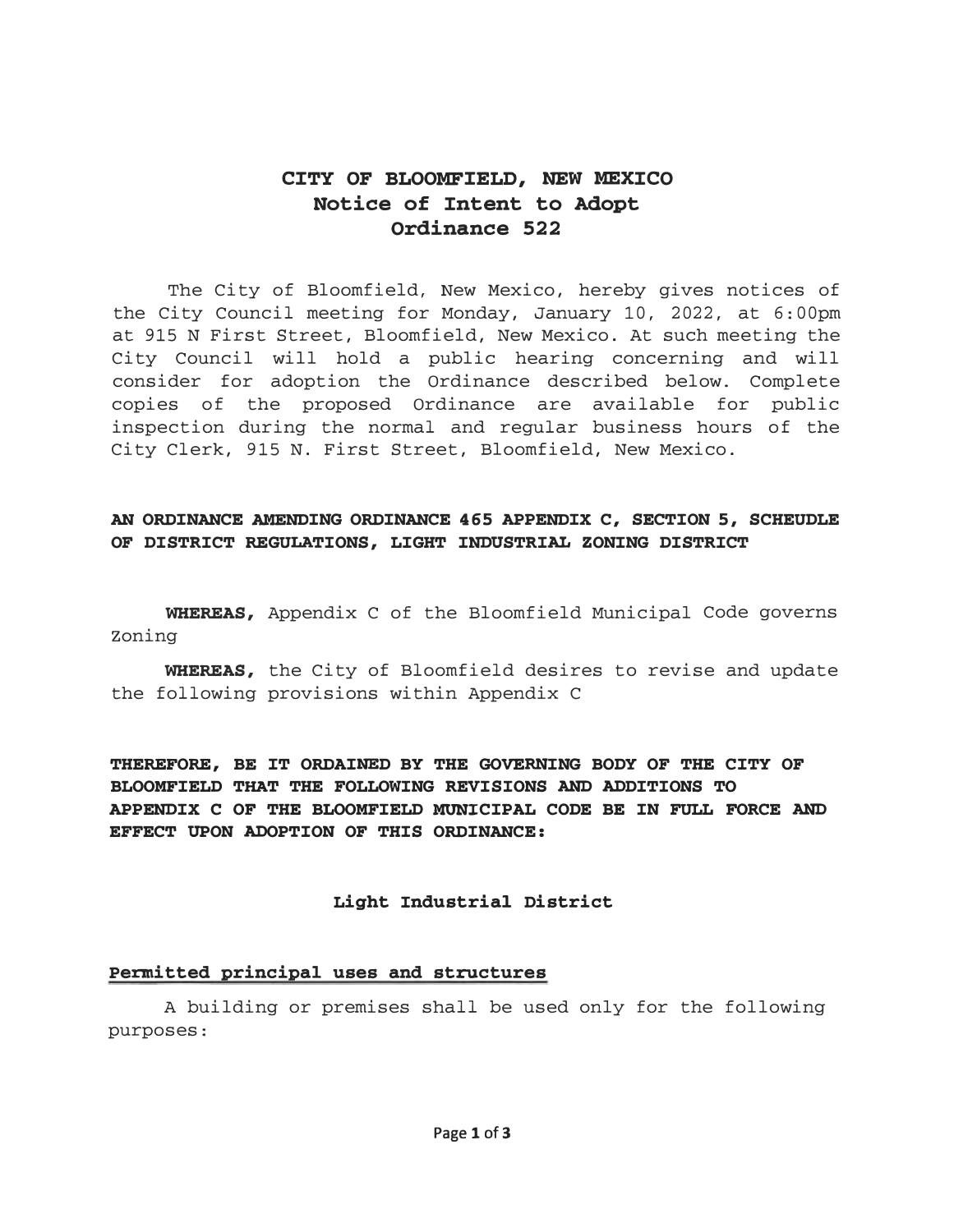- 1. Any use permitted in the Community Commercial (CC) District except for Cannabis Retail Sales
- 2. Wholesale merchandising or storage warehouses
- 3. Cannabis processing and manufacturing
- 4. Compounding of cosmetics, toiletries, and pharmaceutical products
- 5. Manufacture or assembly of medical and dental equipment, drafting, optical and musical instruments, watches, clocks, toys, games, and electrical or electronic apparatus
- 6. Manufacture or assemble boats, bolts, nuts, screws and rivets, ornamental iron products, firearms, electrical appliances, tools, dies, machinery and hardware products, sheet metal products, ornamental art, and vitreous enameled metal products
- 7. Manufacture or storage of food products, including candy manufacture, dairy products and ice cream, fruit and vegetable processing and canning, packaging, and processing of meat and poultry products, however no distilling of beverages or slaughtering of poultry or animals
- 8. Manufacture of rugs, mattresses, pillows, quilts, millinery, clothing, hosiery, fabrics, and printing finishing of textiles and fibers into fabric goods
- 9. Manufacture of boxes, crates, furniture, baskets, veneer, and other wood products of a similar nature
- 10. Accessory buildings and uses including accessory signs and advertising structures related to the activity on these premises
- 11. Railroad siding
- 12. Storage and warehousing of fuels and materials and contractors' yards, except the storage of wrecked and dismantled vehicles, junk, explosives, or inflammable gases or liquids in bulk quantities
- 13. Truck transfer terminal or freight house
- 14. Lumber yards and millwork plants
- 15. Well drilling services
- 16. Liquid Natural Gas filing stations where above ground bulk storage of liquid natural gas does not exceed 20, 000 gallons in aggregate. Liquid natural gas shall be defined as containing 98. 5 percent methane with less than 1. 5 percent heavy carbon fuels. All such installations shall be in accordance with the most current edition of the uniform Fire Code